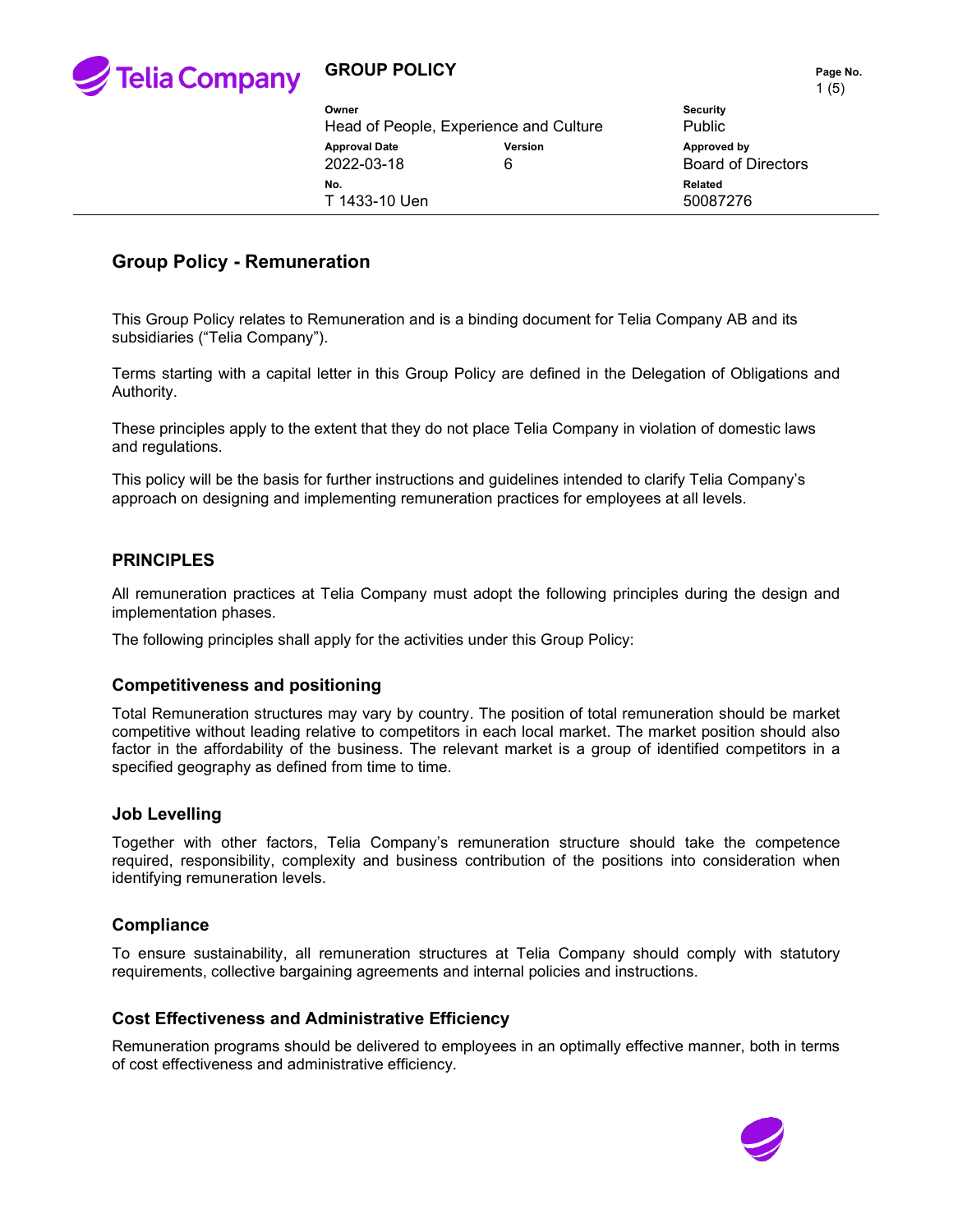

# **GROUP POLICY PAGE 10.** Page No.

|                                                 |                     | 2(5)                                     |  |
|-------------------------------------------------|---------------------|------------------------------------------|--|
| Owner<br>Head of People, Experience and Culture |                     | <b>Security</b><br><b>Public</b>         |  |
| <b>Approval Date</b><br>2022-03-18              | <b>Version</b><br>6 | Approved by<br><b>Board of Directors</b> |  |
| No.<br>T 1433-10 Uen                            |                     | <b>Related</b><br>50087276               |  |

### **Performance orientation**

In identifying remuneration levels for individuals, corporate, team and individual performance should be taken into account. Performance is assessed in terms of total contribution once per year. Both What and How is assessed with clear links to outcomes not only remuneration but also development and promotions.

### **Equal opportunity**

Remuneration decisions should only be made based on the guidelines outlined in policies and instructions. Discrimination related to factors like race, gender, age, religious or ethnic affiliation are under no circumstances allowed.

## **Total Remuneration Approach**

Telia Company offers different remuneration components to its employees differentiated based on types of businesses, functions, roles and markets.

In making remuneration comparisons with market levels and in communicating the value of remuneration to stakeholders, the emphasis should be placed on the total value of the remuneration, not on the individual components.

The remuneration may consist of one or more of the following components:

#### **Fixed Base Pay**

All employees at Telia Company should have a fixed base pay (monthly or hourly). The base pay component of the remuneration should reflect:

- the competence required, responsibility, complexity and business contribution of the position,
- type of role,
- local external market conditions
- internal equity

The fixed base pay should also reflect the performance and skills of the employee and consequently be individual and differentiated within acceptable ranges.

Should the content of the position be changed or altered or should the employee change position, the fixed base pay should be adapted to the new position.  $^{\mathrm{l}}$ 

#### **Short-Term Variable Pay**

Telia Company may offer short-term variable pay to some of its employees.

If the employee is offered a short-term variable pay program as part of the total remuneration, the program may contain both financial and non-financial objectives and manager's assessment of the

<span id="page-1-0"></span> $<sup>1</sup>$  Such adaptation to the new position could result in no change, increased or decreased fixed base pay.</sup>

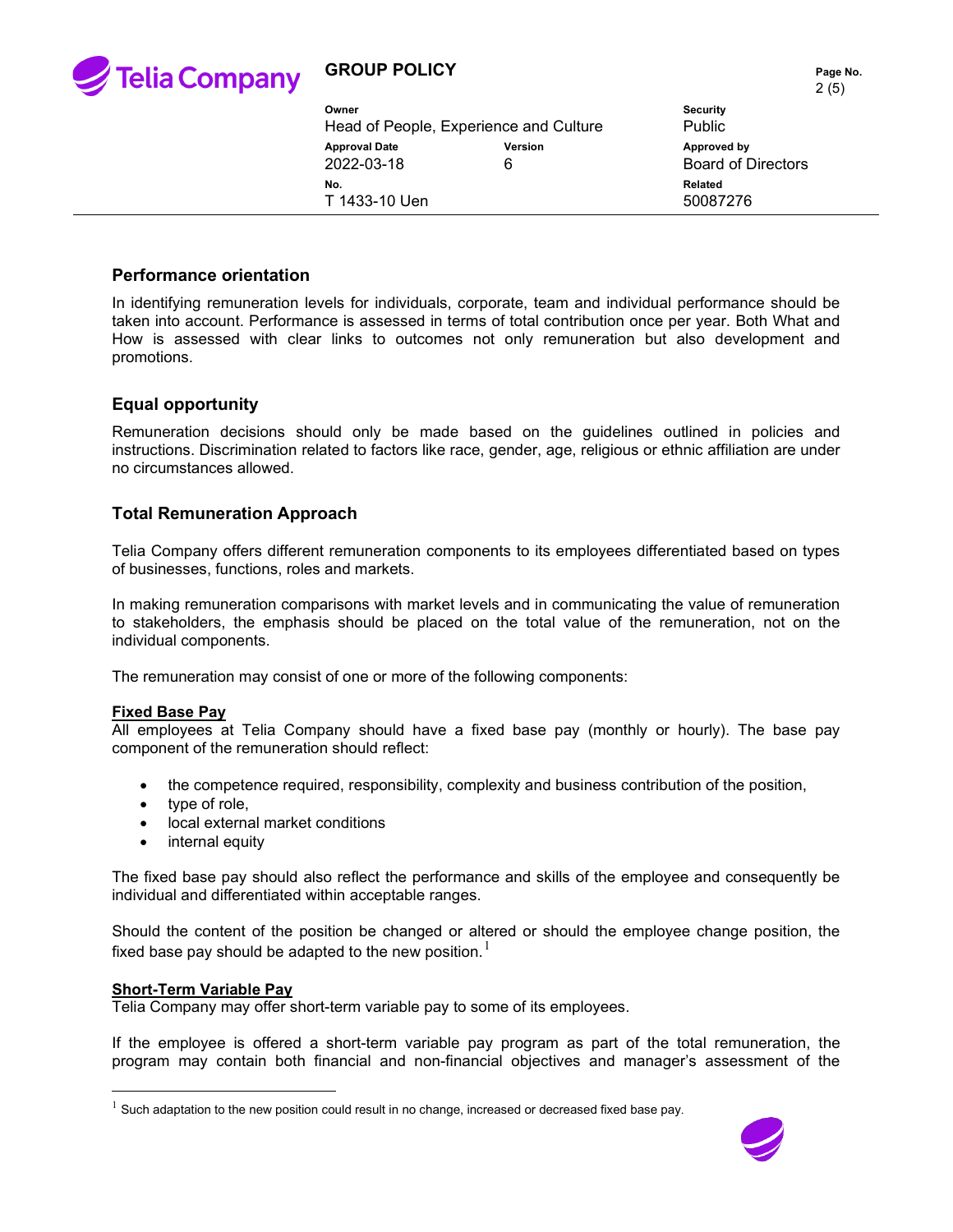

# **GROUP POLICY PAGE NO. Page No. Page No.**

3 (5)

| Owner                              | Head of People, Experience and Culture | $\sim$ 1 $\sim$ 1<br><b>Security</b><br>Public |
|------------------------------------|----------------------------------------|------------------------------------------------|
| <b>Approval Date</b><br>2022-03-18 | <b>Version</b><br>6                    | Approved by<br><b>Board of Directors</b>       |
| No.<br>T 1433-10 Uen               |                                        | Related<br>50087276                            |

employee's performance. The financial and non-financial objectives are based on the achievement of performance objectives linked to that program. No payment can be granted without a link to the achievement of these objectives. The managers' assessment of employee performance should be calibrated before payment can be granted.

The prevalence of a short-term variable pay program is;

- dependent on market requirements, affordability for the company and the total balance of the employee remuneration package and
- dependent on an annual decision of the Telia Company Board of Directors for the Senior Managers.

A short-term variable pay program should;

- ensure the long term sustainability of the company and
- always be individually capped to a maximum of the annual fixed base pay (allowing for different levels for different positions).

#### **Functional Variable Pay**

In positions related to direct sales to customers, employees may have a sales incentive component tied to sales performance. The sales incentive plans may vary depending on country and position.

Specific variable pay plans for other functions cannot be introduced if the need is not strongly justified based on market and business requirements.

A Functional Variable pay plans shall always be individually capped to a maximum on either a percentage of base salary or to a fixed amount (allowing for different levels for different positions).

#### **Long-Term Incentives**

Telia Company may introduce long-term incentive programs for some of its employees to create confidence in and commitment to the Group's long-term financial performance.

All share-based long-term incentive plans are subject to shareholder approval.

#### **Pensions**

When a Telia Company offers a pension plan it should be a Defined Contribution plan unless legal requirements and/or collective agreements state differently. Level should reflect local market requirements in each country. Each country should strive for one plan per country. Retirement age should normally mirror social security in each country. Pensionable salary should be based on base pay unless legal requirements and/or collective agreements state otherwise.

#### **Insured Benefits and other Benefits**

All other financial and non-financial benefits provided to employees as part of total remuneration package are subject to local guidelines and may vary for different countries but have to comply with Group Instructions.

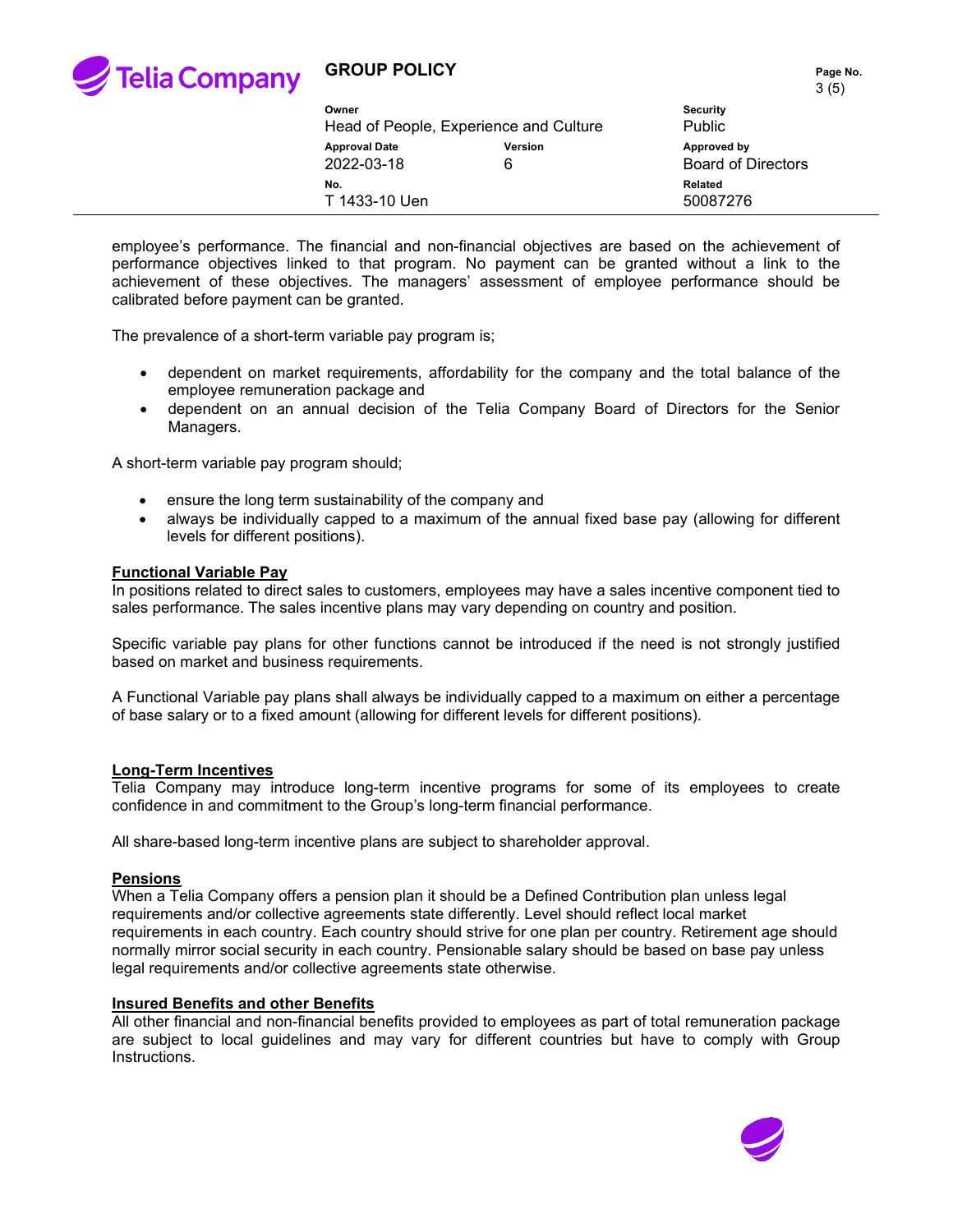

# **GROUP POLICY PAGE NO. Page No. Page No.**

| Owner<br>Head of People, Experience and Culture |                     | $\cdot$ $\cdot$ $\cdot$<br><b>Security</b><br><b>Public</b> |
|-------------------------------------------------|---------------------|-------------------------------------------------------------|
| <b>Approval Date</b><br>2022-03-18              | <b>Version</b><br>6 | Approved by<br><b>Board of Directors</b>                    |
| No.<br>T 1433-10 Uen                            |                     | Related<br>50087276                                         |

# **SUPERVISION AND GOVERNANCE**

The remuneration practices at Telia Company and the associated changes are supervised and governed according to the following principles:

- The remuneration structure and levels for Telia Company's Group Management are supervised and governed by the Remuneration Committee.
- The remuneration structures and levels for a group of Senior Managers identified by the CEO are designed, implemented, supervised and governed by Group People & Brand.
- The remuneration structure and levels for all other employees are designed and implemented by regions and countries according to the guidelines, policies and instructions set by Group People & Brand.
- All decisions concerning an individual's remuneration should be reviewed and confirmed according to manager's manager principle.
- Minor deviations from the remuneration principles in this policy will be reviewed and can be decided by Group People & Brand.
- No employee should be put in a position to enable him or her to award, alter or improve remuneration and benefits for him- or herself or for a superior.
- This policy is approved by the Board of Directors and is subject to periodical annual review.

These principles apply to the extent that they do not place Telia Company in violation of domestic laws and regulations.

## **PURPOSE**

Telia Company's objective is to maximize the effectiveness of remuneration programs to attract, retain and motivate high caliber staff needed to maintain and improve the success of the business and support the change journey of becoming a new generation telecom company. This remuneration policy and the associated remuneration practices aim to support the strategic direction and objectives of Telia Company.

# **ROLES AND RESPONSIBILITIES**

This Group Policy applies to Telia Company AB, its Subsidiaries<sup>[2](#page-3-0)</sup> and Joint Operations<sup>[3](#page-3-1)</sup> as their own binding policy to all directors, members of the boards, offices and employees. In addition, Telia Company works towards promoting and adopting this Policys principles and objectives in other associated companies where Telia Company does not have control but has significant influence.



<span id="page-3-0"></span> $^2$  All entities over which Telia Company AB has majority control

<span id="page-3-1"></span><sup>&</sup>lt;sup>3</sup> The joint operations over which Telia Company AB has joint control and management responsibility